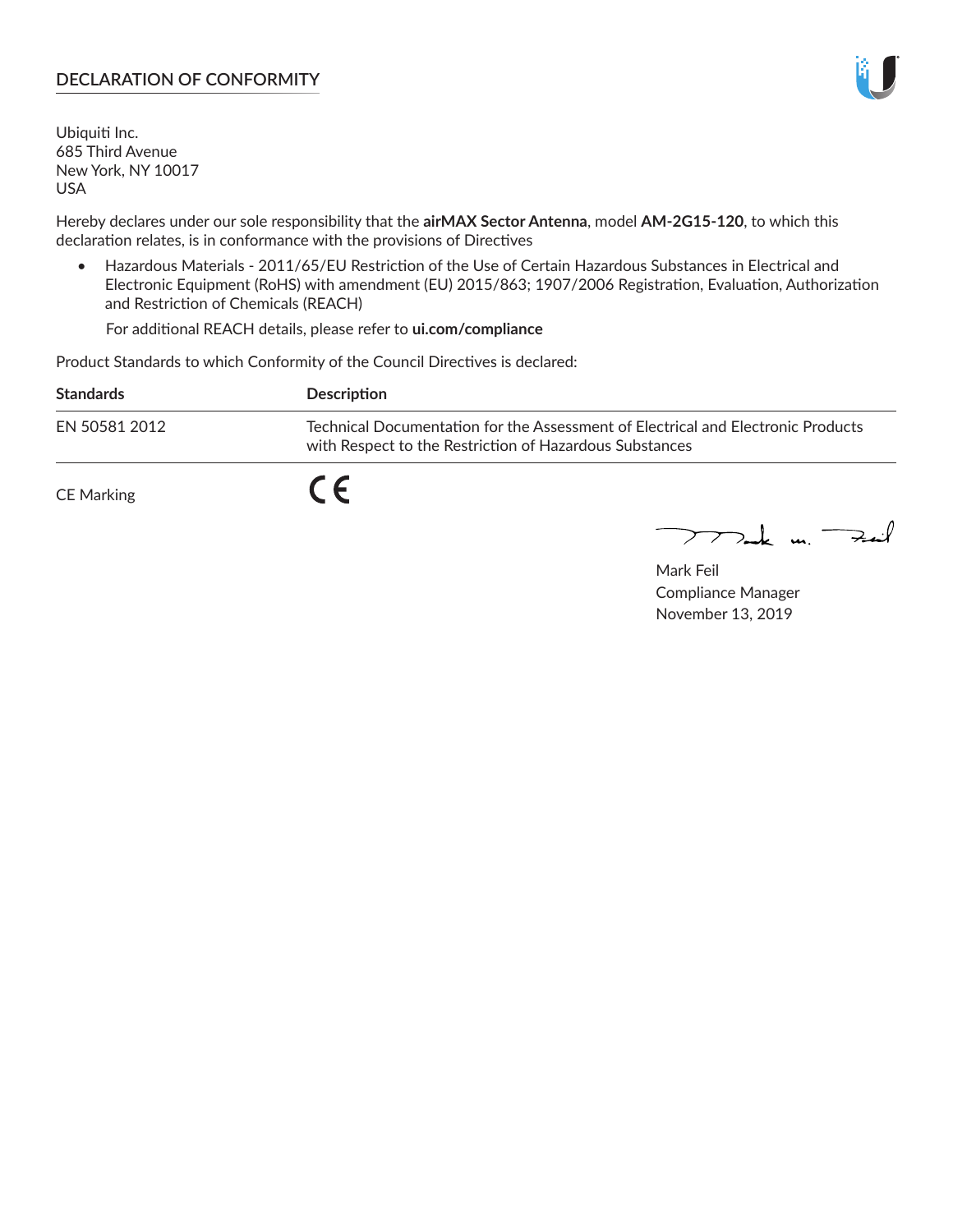# **DECLARATION OF CONFORMITY**



## **български** [Bulgarian]

С настоящото UBIQUITI декларира, че това устройство AM-2G15-120 отговаря на основните изисквания и други приложими разпоредби на Директива 2011/65/ЕС с изменение (ЕС) 2015/863.

## **Hrvatski** [Croatian]

Tvrtka UBIQUITI ovim putem izjavljuje da je ovaj uređaj AM-2G15-120 u skladu s osnovnim zahtjevima i ostalim bitnim odredbama direktiva 2011/65/EU i dopunom (EU) 2015/863.

# **Čeština** [Czech]

Společnost UBIQUITI tímto prohlašuje, že zařízení AM-2G15-120 splňuje základní požadavky a jiné související podmínky směrnice 2011/65/EU a dodatku (EU) 2015/863.

### **Dansk** [Danish]

Hermed erklærer UBIQUITI, at denne AM-2G15-120-enhed overholder de essentielle krav og andre relevante bestemmelser i direktivet 2011/65/EU med tillæg (EU) 2015/863.

### **Nederlands** [Dutch]

UBIQUITI verklaart hierbij dat dit AM-2G15-120-apparaat voldoet aan de essentiële vereisten en andere relevante voorwaarden uit de Europese richtlijn 2011/65/EU en gedelegeerde richtlijn (EU) 2015/863.

#### **English**

Hereby, UBIQUITI, declares that this AM-2G15-120 device, is in compliance with the essential requirements and other relevant provisions of Directive 2011/65/EU with amendment (EU) 2015/863.

### **Eesti keel** [Estonian]

Käesolevaga kinnitab UBIQUITI, et antud AM-2G15-120 seade vastab direktiivis 2011/65/EL välja toodud põhilistele nõuetele ning muudele asjakohastele sätetele, koos parandusega (EL) 2015/863.

#### **Suomi** [Finnish]

UBIQUITI vakuuttaa täten, että tämä AM-2G15-120-laite on direktiivien 2011/65/EU ja (EU) 2015/863 oleellisten vaatimusten ja muiden ehtojen mukainen.

#### **Français** [French]

Par les présentes, UBIQUITI déclare que ce dispositif AM-2G15-120 est conforme aux exigences essentielles et aux autres dispositions pertinentes de la directive 2011/65/UE avec l'amendement (UE) 2015/863.

## **Deutsch** [German]

UBIQUITI erklärt hiermit, dass dieses Gerät AM-2G15-120 den grundlegenden Anforderungen und anderen relevanten Bestimmungen der Richtlinien 2011/65/EU und (EU) 2015/863 entspricht.

#### **Ελληνικά** [Greek]

Δια του παρόντος η UBIQUITI δηλώνει ότι αυτή η συσκευή AM-2G15-120 συμμορφώνεται με τις βασικές απαιτήσεις και άλλες σχετικές διατάξεις της Οδηγίας 2011/65/ΕΕ με την τροποποίηση (ΕΕ) 2015/863.

#### **Magyar** [Hungarian]

Az UBIQUITI kijelenti, hogy a(z) AM-2G15-120 számú eszköz megfelel a 2011/65/EU irányelv (EU) 2015/863. számú módosítása alapvető követelményeinek és egyéb vonatkozó rendelkezéseinek.

#### **Íslenska** [Icelandic]

UBIQUITI lýsir því hér með yfir að AM-2G15-120 er í samræmi við nauðsynlegar kröfur og önnur viðeigandi ákvæði í tilskipun 2011/65/EU ásamt viðbótum í (EU) 2015/863.

#### **Italiano** [Italian]

Con la presente, UBIQUITI dichiara che il presente dispositivo AM-2G15-120 è conforme ai requisiti essenziali e alle altre disposizioni pertinenti della direttiva 2011/65/UE con l'emendamento (UE) 2015/863.